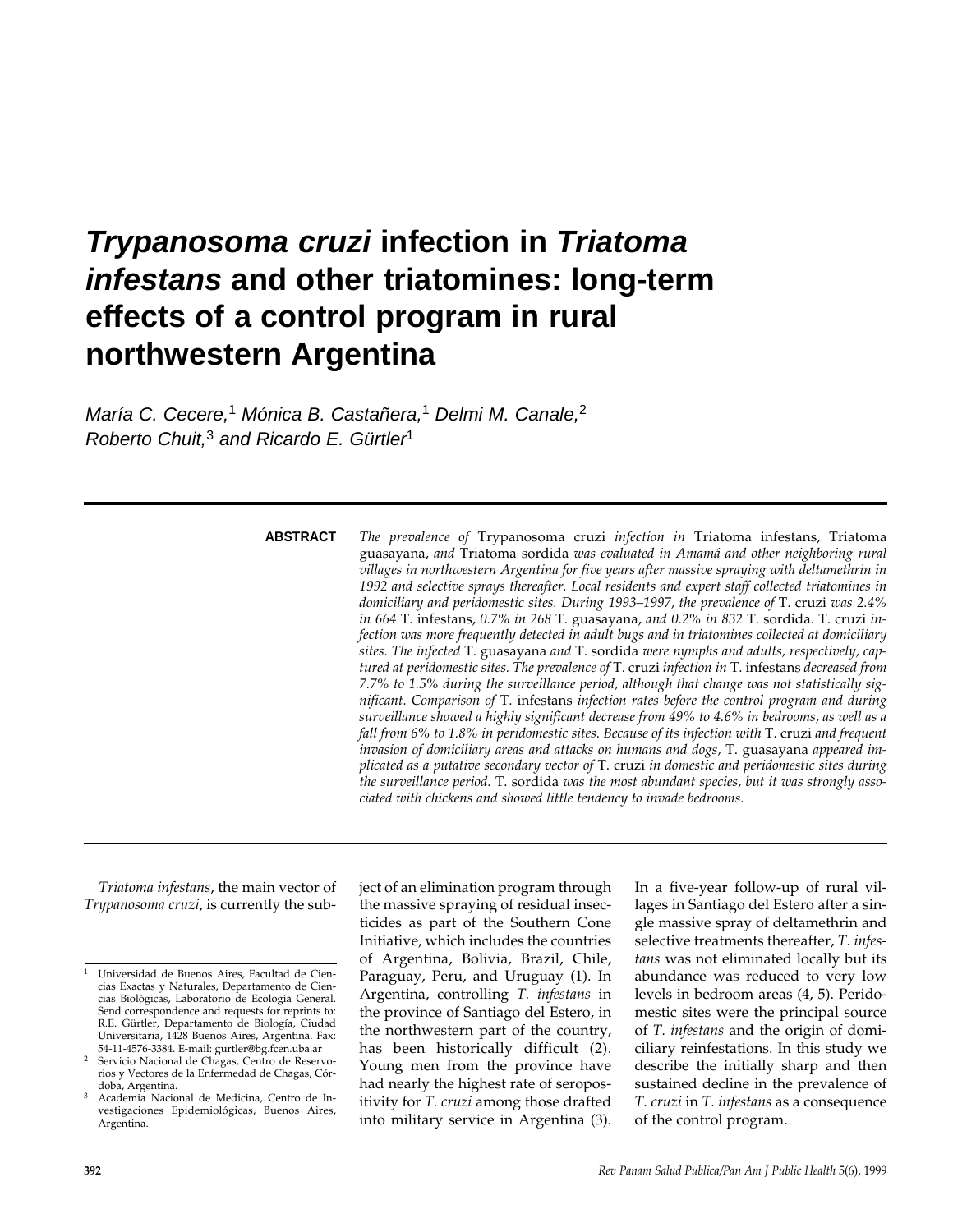Several species of sylvatic or peridomestic triatomines that are not control targets at present might turn into secondary vectors of *T. cruzi* during or after the elimination of *T. infestans* (6). In the Southern Cone, *Triatoma sordida* and *Triatoma guasayana* have been considered potential candidates to replace *T. infestans* in the domestic environment (7–9). It is not known if those triatomines maintain or contribute to the transmission of *T. cruzi* in domiciliary and peridomestic sites when *T. infestans* populations are absent or exist in only small numbers*.*

The prevalence of *T. cruzi* infection in domiciliary populations is closely connected to the risk of human infection. Bug infection rates depend on the prevalence rates of human and mammal infection and the level of contact between hosts and vectors (10). Part of a wider project, this study had two objectives: 1) assessing the longterm effects of control actions on the prevalence of *T. cruzi* in *T. infestans* populations from domiciliary and peridomestic sites and 2) evaluating the importance of *T. sordida* and *T. guasayana* in peridomestic or domestic sites as vectors of *T. cruzi* during the surveillance phase. These results contribute to understanding the dynamics of transmission of *T. cruzi* by primary and secondary triatomine vectors during the surveillance phase.

The effects that the control program had on house recolonization by *T. infestans* and seropositivity for *T. cruzi* in the human population will be reported elsewhere.

## **MATERIALS AND METHODS**

#### **Study area**

Field studies were carried out in five rural villages in the province of Santiago del Estero, Argentina: Amamá, Trinidad, Mercedes, Villa Matilde, and Pampa Pozo (27° S, 63° W). Previous articles described the area and its history of infestation by *T. infestans* (5, 11). Amamá is located on a paved road, 6–10 km from the other villages. Those villages consist of two geographic clusters, Trinidad-Pampa Pozo and Mercedes-Villa Matilde, which are connected with each other by dirt roads.

Homes in the study communities typically had adobe walls, a thatched roof, one or two bedrooms, and a front porch. Such a dwelling covered by a single roof defined the domiciliary ("bedroom") area. In the cases where a storeroom or a kitchen shared the same roof as a bedroom, those spaces were also considered part of the domiciliary area since there was no absolute separation between these adjacent rooms. The peridomestic area consisted of the patio; storerooms, kitchens, pens, and other structures that were not connected to the roof that was over the bedrooms; and other potential vector hiding places located within the area of human activity, including trees, pieces of wood, etc.

#### **Entomologic methods**

Before the October 1992 spraying campaign, in March of that year, two experts from the National Chagas Service (NCS) searched all the houses in Amamá, Trinidad, and Mercedes for live *T. infestans*. The experts spent 30 min per house in the bedroom area (one person-hour total per house) and 10 min per house in peridomestic sites (1/3 person-hour total per house) (5, 12). Searches were assisted with a flushing-out agent (0.2% tetramethrin, Icona®, Buenos Aires). Findings of *T. guasayana* and *T. sordida* in peridomestic sites were disregarded because these species were not considered control targets at that time. After the deltamethrin spraying in October (see "Control actions" below), local residents and research team members collected the triatomines knocked down during the first 24 h after treatment. These bugs provided further evidence of house infestation and served as samples to estimate bug infection rates.

In mid-December 1992, an average of three (range, two to five) sensor boxes (Biosensor Detector de Vinchucas, Biocientifica de Avanzada®, Buenos Aires) were placed indoors or

on the porch of each house to monitor reinfestation by triatomine bugs, as described elsewhere (5). All the sensing devices were inspected for evidence of bug infestation every six months from May 1993 through December 1997. Every 12 months from October 1993 through December 1997 three skilled bug collectors from the NCS searched for triatomines in the bedroom areas and in the peridomestic areas using 0.2% tetramethrin as before. Peridomestic structures were 4–100 m away from the bedrooms (i.e., domiciliary areas) and included kitchens, storerooms, goat and pig pens, and other likely refuges for triatomines. For 30 min per house, two men searched the bedrooms (one person-hour total per house) while another man searched peridomestic sites (1/2 person-hour per house). Additional searches for bugs were carried out at peridomestic sites each May from 1995 through 1997. Beginning in May 1993, each household received labeled self-sealing plastic bags to keep any triatomine that the residents captured in domiciliary or peridomestic sites. At each six-month visit, residents were asked for the bugs they had collected and for information on where they had captured them. However, since most of the triatomines the residents collected were dead when the research team received them, these bugs were not examined for infection. The finding of at least a *T. infestans* nymph was taken as an indication of colonization.

The number, stage, location, and species of triatomine collected at each house in each survey was recorded on independent data sheets. At the field laboratory, all the bugs were later identified by species and stage, using standard keys (13, 14). Live or moribund triatomines were individually examined for *T. cruzi* infection within 10–15 days of capture, except in December 1997, when feces from three *T. guasayana* and *T. sordida* collected at the same site were examined in pools. When a positive pool was detected, the bugs were reexamined individually. In December 1997, extra efforts were made to examine as many bugs as possible. Fecal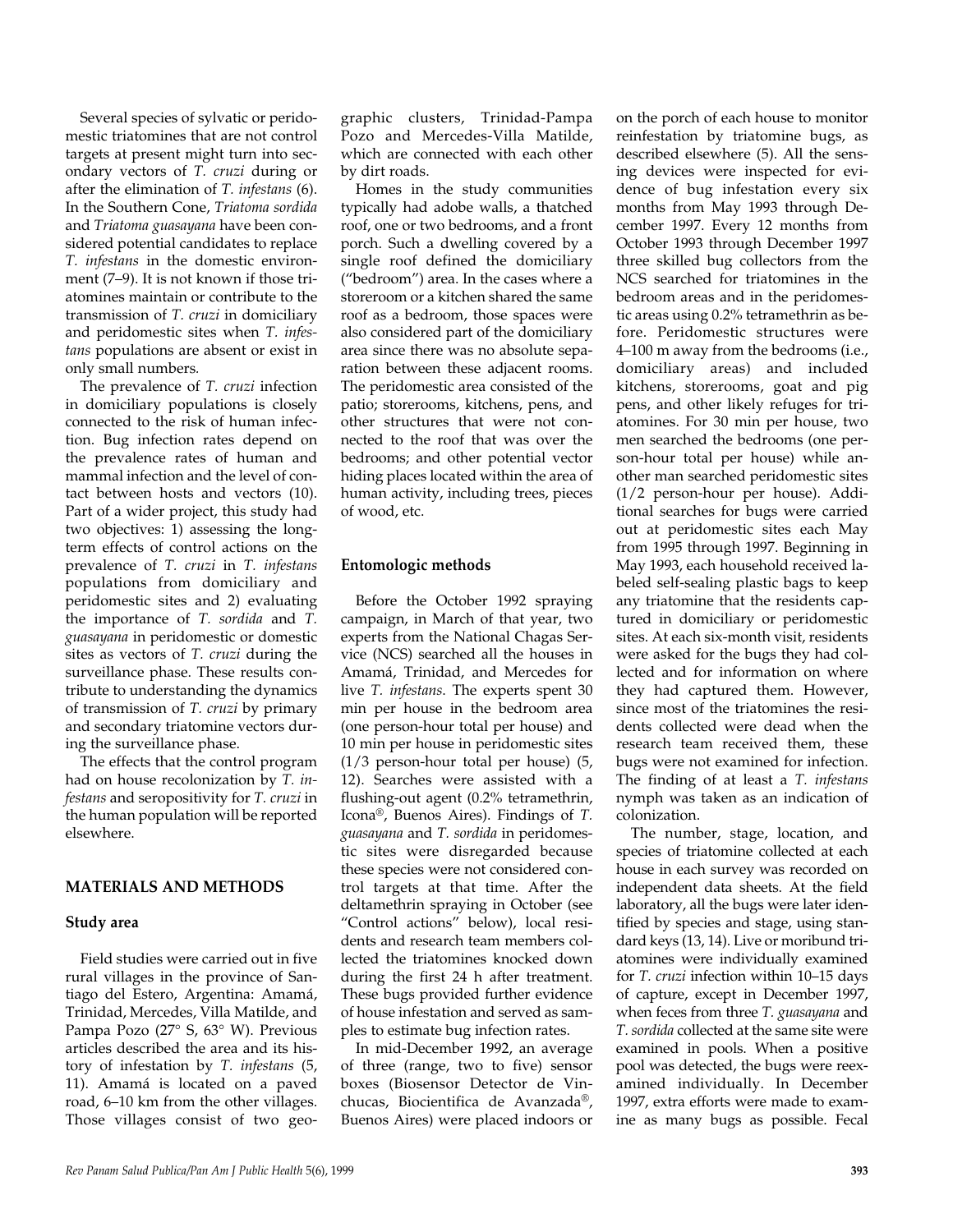drops obtained by abdominal compression from each bug were diluted with one drop of saline solution, covered with a 22x22-mm cover slip, and thoroughly examined at 400x magnification for active trypanosomes. *T. cruzi* and *Blasthocrithidia* sp*.* were diagnosed on the basis of their morphology.

# **Control actions**

In mid-October 1992, following standard procedures, NCS staff sprayed all 93 existing houses in Amamá, Trinidad, and Mercedes and their peridomestic outbuildings with deltamethrin (2.5% suspension concentrate at 25 mg a.i./ $m^2$  of sprayed surface). After that, searches for residual foci were carried out, as were selective insecticide treatments (4). The neighboring villages of Villa Matilde and Pampa Pozo, totaling 13 houses, were added to the study after being sprayed with deltamethrin between October 1993 and May 1994.

From 1993 to 1995, all sites with *T. infestans* nymphs, but not other triatomines, were treated focally with deltamethrin as before. For example, when a goat pen was found recolonized by *T. infestans*, only this site was treated. The first treatment during the surveillance phase was carried out in peridomestic sites of a house in late 1993.

In November 1995, an additional step in the control process was taken, assessing if there were still any bugs in the houses with triatomine dejecta in the sensing devices. The measure may also have contributed to controlling any triatomine reinfestation in the bedrooms. The 31 houses that had had triatomine fecal smears in the sensor boxes in the preceding 12 months or where the residents reported the bedrooms as infested were treated with one or two insecticide (deltamethrin, --BHC and DDVP) fumigant canisters (Agufog, Aguvac®, Buenos Aires) per bedroom. Two houses too open for effective treatment with fumigant canisters were sprayed with deltamethrin. Additional sprayings were carried out in peridomestic sites at 8 homes, in the bedrooms of 1 house, and in both areas at another house.

A progressive transfer of surveillance activities from the research team to the affected communities started in November 1995. Three four-hour workshops were conducted in the schools of Amamá and Mercedes, in November 1995, May 1996, and November 1996. In these workshops, local residents were briefed on the main results of the research project. They also learned how to assemble and inspect sensor boxes, apply fumigant canisters, and spray their homes and outbuildings with insecticide. Members of 47 of 51 families (92%) from Amamá and 43 of 54 families (80%) from the other villages participated in at least one of the workshops. Each geographic cluster chose a member who would receive notifications of *T. infestans* captures, store the insecticide and sprayer, keep records, and help affected families treat their homes. The elected leaders were three men 30–45 years old, two of whom already held one of the scarce paid permanent jobs

with the provincial government, but doing some other kind of work.

During 1996, deltamethrin spraying was done in the bedrooms of 16 houses, in peridomestic sites at 3 houses, and at both those locations at 4 houses. In addition, fumigant canisters were applied in 4 other houses.

In 1997, deltamethrin sprayings were done in bedrooms at 7 houses, plus in both the bedrooms and the peridomestic sites at 13 other houses.

# **Statistical analysis**

The relationships between infection with *T. cruzi* (the dependent variable) and survey year were studied by maximum likelihood logistic regression analysis using the logistic-binomial model for indistinguishable data from EGRET software (15). Logistic regression analysis was chosen instead of standard linear regression because the data for *T. cruzi* infection are binary for an individual bug, and for a sample of bugs yield fractions between 0.0 and 1.0 that tend to have a binomial distribution. Infected was indexed as 1, and noninfected as 0. Survey years were enumerated from 1 to 5.

# **RESULTS**

Of 1 764 triatomines examined for infection during 1993–1997, only 20 bugs (1.1%) were infected with *T. cruzi* (Table 1). Over that period, the prevalence of *T. cruzi* was 2.4% in *T. infestans*, 0.7% in *T. guasayana*, and 0.2% in

**TABLE 1. Prevalence of Trypanosoma cruzi in Triatoma infestans, Triatoma guasayana, and Triatoma sordida by site of capture, Amamá, Argentina, and neighboring villages, 1993–1997**

| Domiciliary sites |                    |                    |                    |               |                    | Peridomestic sites |                    |               | Total              |                    |                    |                  |
|-------------------|--------------------|--------------------|--------------------|---------------|--------------------|--------------------|--------------------|---------------|--------------------|--------------------|--------------------|------------------|
| <b>Species</b>    | Number<br>captured | Number<br>examined | Number<br>infected | %<br>infected | Number<br>captured | Number<br>examined | Number<br>infected | %<br>infected | Number<br>captured | Number<br>examined | Number<br>infected | $\%$<br>infected |
| T. infestans      | 447                | 153                |                    | 4.6           | 767                | 511                |                    | 1.8           | 1 214              | 664                | 16                 | 2.4              |
| T. guasayana      | 128                | 12                 |                    |               | 619                | 256                | $2^a$              | 0.8           | 747                | 268                |                    | 0.7              |
| T. sordida        | 19                 | 2                  |                    |               | 440                | 830                | 2 <sup>b</sup>     | 0.2           | 1459               | 832                |                    | 0.2              |
| Total             | 594                | 167                |                    | 4.2           | 2826               | 597                | 13                 | 0.8           | 3 4 2 0            | 764                | 20                 |                  |

a Two infected fifth-instar nymphs of T. quasayana.

**b** Two infected male T. sordida.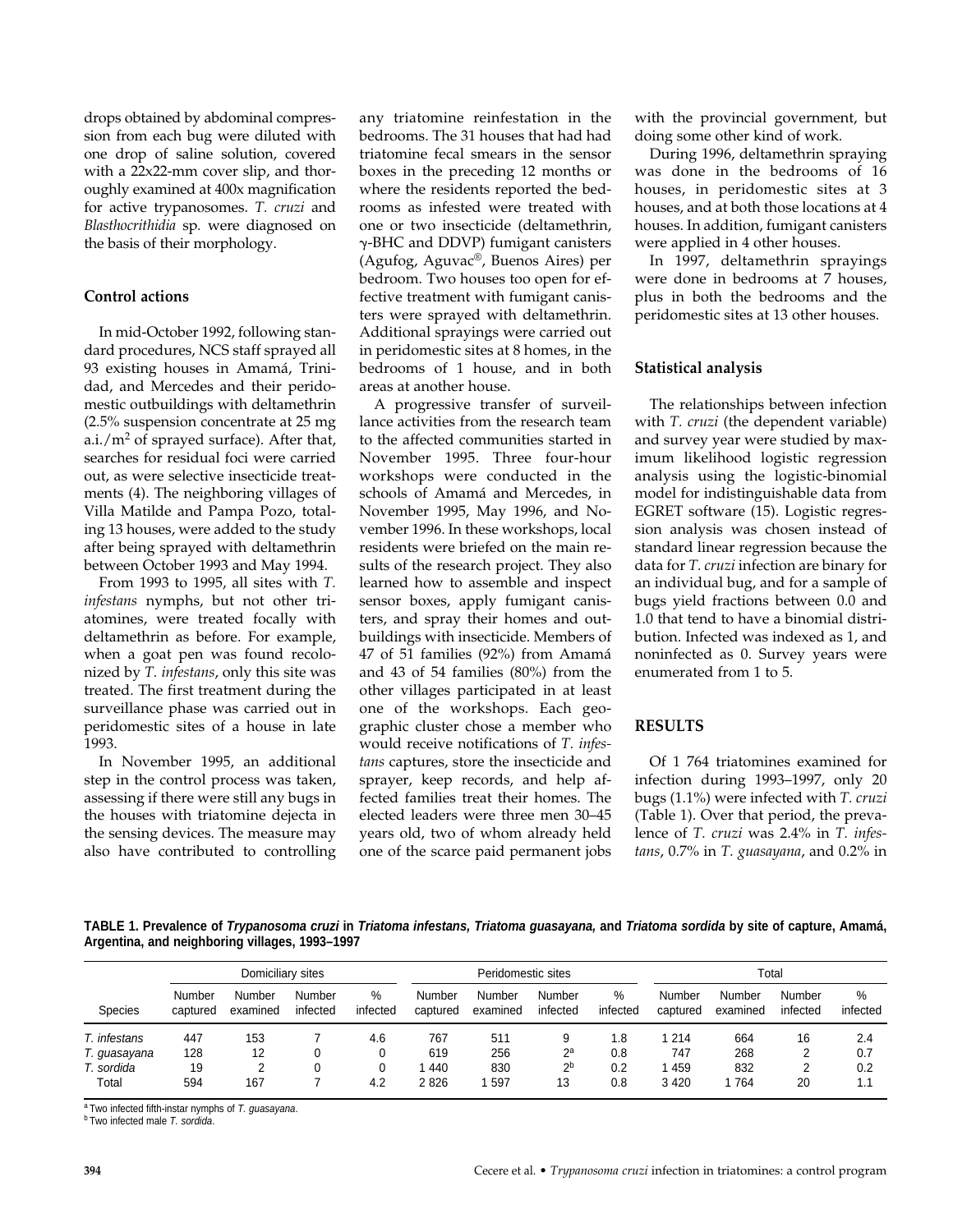|                | Percentage of infected bugs by instar |                    |                  |                    |                    |               |                    |                    |               |                    |                    |               |  |
|----------------|---------------------------------------|--------------------|------------------|--------------------|--------------------|---------------|--------------------|--------------------|---------------|--------------------|--------------------|---------------|--|
|                | Second/Third                          |                    |                  | Fourth             |                    |               | Fifth              |                    |               | Adults             |                    |               |  |
| <b>Species</b> | Number<br>examined                    | Number<br>infected | $\%$<br>infected | Number<br>examined | Number<br>infected | %<br>infected | Number<br>examined | Number<br>infected | %<br>infected | Number<br>examined | Number<br>infected | %<br>infected |  |
| T. infestans   | 179                                   |                    |                  | 120                |                    | 0.8           | 144                | າ                  | 1.4           | 221                | 13                 | 5.9           |  |
| T. guasayana   | 23                                    |                    |                  | 42                 |                    | 0.0           | 161                | ົ                  | 1.2           | 42                 |                    | 0.0           |  |
| T. sordida     | 49                                    |                    | 0                | 75                 |                    | 0.0           | 277                | 0                  | 0.0           | 431                |                    | 0.5           |  |
| Total          | 251                                   |                    |                  | 237                |                    | 0.4           | 582                |                    | 0.7           | 694                | 15                 | 2.2           |  |

**TABLE 2. Prevalence of Trypanosoma cruzi in Triatoma infestans, Triatoma guasayana, and Triatoma sordida by instar, Amamá, Argentina, and neighboring villages, 1993–1997**

*T. sordida*, and differed significantly among species, according to the chisquare test ( $\chi^2$  = 15.9, degrees of freedom  $[df] = 2$ ,  $P < 0.001$ ). The percentage of infection was significantly greater for *T. infestans* collected in domiciliary sites (4.6%) than in peridomestic sites (1.8%) ( $\chi^2$  = 3.96, df = 1,  $P = 0.046$ ). The 20 infected triatomines were collected at 15 different houses; a single infected bug was captured at each of 12 houses, 2 infected bugs at each of 2 houses, and 4 infected bugs at a single house over a period of two surveys. *Blastocrithidia* sp. was detected in 1 female *T. guasayana* and 2 male *T. sordida*.

*Triatoma infestans* was the only species infected with *T. cruzi* in bedroom areas (Table 1). Nearly half (7/16) of all the infected *T. infestans* were collected there (in one case, two infected bugs were found in a single home). Three of these six findings of infected *T. infestans* in bedroom areas were isolated adults captured in houses that had no evidence of current or subsequent domiciliary colonization, therefore suggesting recent immigration from elsewhere. In peridomestic sites, six of the seven findings (86%) of infected *T. infestans* occurred in sites colonized by this species at the time of capture. The infected peridomestic *T. infestans* were caught in two different kitchens, a storeroom, a patio, a bathroom, a goat pen, and a timber pile. These seven findings comprised nine infected *T. infestans* bugs because three bugs were found at a single residence.

*Trypanosoma cruzi* was detected in 15 adults, 4 fifth-instar nymphs, and 1 fourth-instar nymph (Table 2). In *T. infestans*, the prevalence of *T. cruzi* infection steadily increased from 0.0% in second- and third-instar nymphs to 5.9% in adult bugs. Only 2 *T. guasayana* fifth-instar nymphs (captured in May 1995 in a chicken nest made with piled branches and pieces of clothing) and 2 *T. sordida* males (captured in 1996 and 1997, in a pig pen and a tree where chickens roosted) were infected with *T. cruzi* (Table 2). These 4 all came

from peridomestic colonies of the respective species in Amamá.

The overall prevalence of *T. cruzi* infection in *T. infestans* decreased from 7.7% in 1993 to 1.5% in 1997 (Table 3), though the change was not statistically significant ( $\chi^2$  = 2.96, df = 1, *P* = 0.086). Bug infection rates did not differ significantly among Amamá (3%), Trinidad-Pampa Pozo (3%), and Mercedes-Villa Matilde (1%) ( $\chi^2$  = 3.4, df = 2, *P* = 0.18). Infected *T. infestans* were found in five of eight surveys during the surveillance period in Amamá, in two surveys during the third and fourth year after spraying in Trinidad-Pampa Pozo, and only once during the fourth year after spraying in Mercedes-Villa Matilde. All 13 houses in Villa Matilde and Pampa Pozo and a logging operation near Trinidad were found infested by *T. infestans* in 1993, and none had been sprayed with insecticides. The prevalence of *T. cruzi* in the domiciliary *T. infestans* (24/84, or 29%) found in these 13 unsprayed houses was significantly higher than

**TABLE 3. Prevalence of Trypanosoma cruzi in Triatoma infestans by village during surveillance, Amamá, Argentina, and neighboring villages, 1993–1997**

| Survey<br>dates |                    |                    | Amamá              |               |        | Trinidad-Pampa Pozo         |                    |                  | Mercedes-Villa Matilde | Overall            |                    |               |               |
|-----------------|--------------------|--------------------|--------------------|---------------|--------|-----------------------------|--------------------|------------------|------------------------|--------------------|--------------------|---------------|---------------|
|                 | Number<br>captured | Number<br>examined | Number<br>infected | %<br>infected | Number | Number<br>captured examined | Number<br>infected | $\%$<br>infected | Number<br>captured     | Number<br>examined | Number<br>infected | %<br>infected | %<br>infected |
| 1993            | 10                 | 10                 |                    | 10            |        |                             |                    |                  |                        |                    |                    |               | 7.7           |
| 1994            |                    |                    |                    |               | 42     |                             |                    |                  |                        |                    |                    |               |               |
| 1995            | 21                 | 16                 |                    |               | 60     | 15                          |                    | 13               | 64                     | 29                 |                    |               | 3.3           |
| 1996            | 74                 | 36                 |                    |               | 48     | 13                          |                    | 15               | 238                    | 78                 |                    |               | 4.7           |
| 1997            | 424                | 304                |                    |               | 125    | 87                          |                    |                  | 95                     | 68                 |                    |               | 1.5           |
| Total           | 536                | 368                | 11                 |               | 279    | 121                         |                    |                  | 399                    | 175                |                    |               | 2.4           |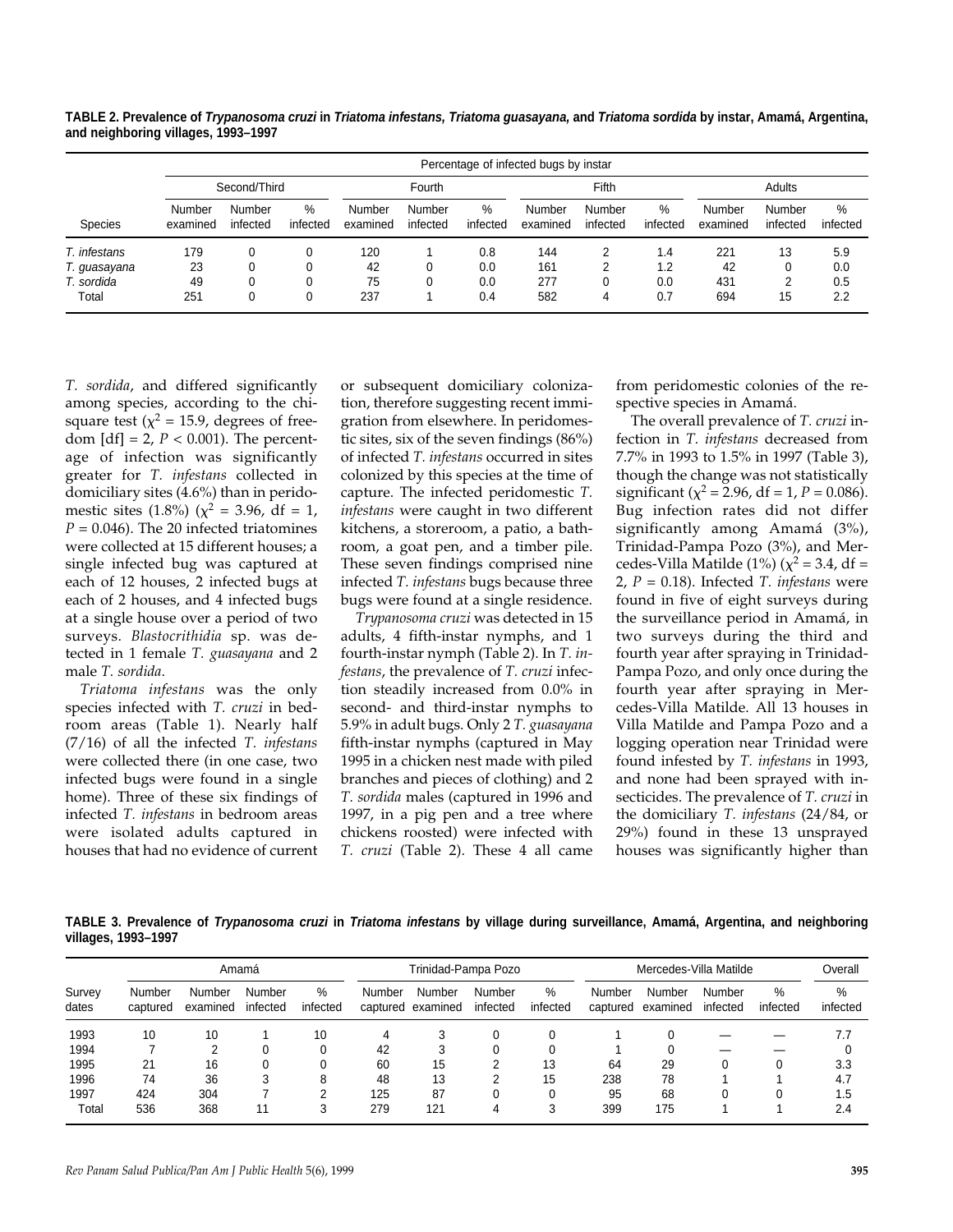what was found in the domiciliary sites of the study villages over the fiveyear period (4.6%) ( $\chi^2 = 27.5$ , df = 1,  $P < 0.001$ ).

The percentage of *T. cruzi*-infected *T. infestans* correlated positively and significantly with the log-transformed total number of *T. infestans* collected in bedroom areas (*r* = 0.72, *n* = 9,  $P < 0.05$ ), but not in peridomestic sites  $(r = -0.03, n = 9, P > 0.1)$  (Figure 1).

Figure 2A compares the prevalence of *T. cruzi* in *T. infestans* from Amamá and the four other control program villages before the deltamethrin spraying in 1992 and during the triatomine surveillance period of 1993–1997. Bug infection rates decreased significantly from 49% (646/1 316) to 4.6% (7/153) in bedroom areas ( $\chi^2$  = 110, df = 1, *P* < 0.001). In peridomestic sites, rates fell from 6% (19/328) to 1.8% (9/511)  $(\chi^2 = 10.1, df = 1, P < 0.002)$ . The overall prevalence of infection for the two types of sites decreased by a factor of 17, from 40.5% (665/1 644) before spraying to 2.4% (16/664) during the surveillance period. For comparison, Figure 2B shows that in 1984, before Amamá was sprayed with deltamethrin for the first time, the domiciliary *T. infestans* infection rate in the village was 57% (471/833). Without any further control actions, reinfestation levels later recovered, reaching a prevalence rate of infection of 21% (108/514) in 1988–1989 (16).

#### **DISCUSSION**

Among the main results of this research are that: 1) *T. cruzi* was detected mainly in *T. infestans* in both the domiciliary and peridomestic sites, and marginally in *T. guasayana* and *T. sordida* in peridomestic sites, 2) the control program initially produced a sharp reduction and then a sustained decline in the prevalence of *T. cruzi* in *T. infestans*, and 3) *T. guasayana* appeared implicated as a putative secondary vector of *T. cruzi* in domestic and peridomestic sites during the surveillance phase.

Most triatomines infected with *T. cruzi* were collected in bedroom or **FIGURE 1. Total catch of Triatoma infestans and prevalence of Trypanosoma cruzi in T. infestans collected in (A) domiciliary and (B) peridomestic sites during surveillance, Amamá, Argentina, and four neighboring villages, 1993–1997**



peridomestic areas where dogs, cats, and humans rest at night. The source of these triatomine infections may be traced to feeding on infected dogs or cats, which are more infective to bugs than humans are (10). In contrast, all three species of triatomines frequently captured in goat or pig pens and chicken coops were rarely infected with *T. cruzi* in our study area and elsewhere (17).

The impact of the control program on the prevalence of *T. cruzi* in *T. infestans* was greater in domiciliary sites (bug infection rates falling from 49% to 4.6%) than in peridomestic sites (rates

falling from 6% to 1.8%). The control program's effectiveness was also reflected in much lower rates of infection by instar during the surveillance period. These low infection rates in both the domiciliary and peridomestic sites were likely associated with low *T. infestans* densities and low rates of domiciliary recolonization as a consequence of selective deltamethrin sprays in the study villages combined with massive sprays in the province of Santiago del Estero. These interventions brought about a steady, very similar decline in the prevalence of dogs seropositive for *T. cruzi* in all five villages, from 65% in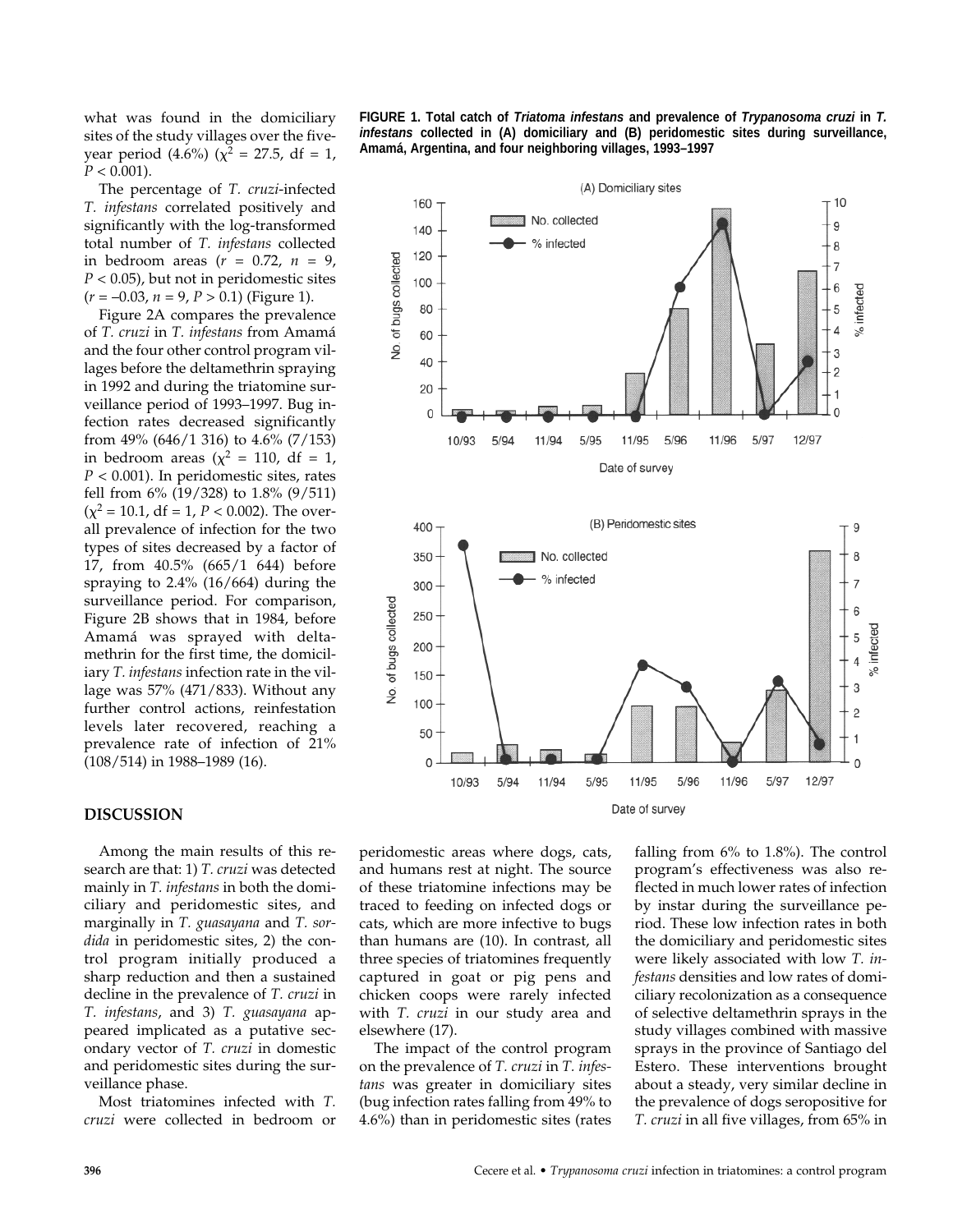**FIGURE 2. Prevalence of Trypanosoma cruzi in Triatoma infestans captured in domiciliary and peridomestic sites before and after deltamethrin spraying with (A) sustained surveillance in Amamá, Argentina, and four neighboring villages, 1993–1997, and (B) with no surveillance in Amamá only, 1985 vs. 1988–1989 (ratios indicate the proportion of bugs examined that were found to be infected)**



1992 to 39% in 1994 and 15% in 1996 (18). Moreover, no autochthonous cases of seroconversion for *T. cruzi* were detected among local children (unpublished results). As a further indication of the impact of sustained surveillance (2), the 4.6% prevalence of *T. cruzi* in domiciliary *T. infestans* achieved in 1993–1997 was nearly 5

times lower than the 21% level of 1988–1989, when there was no surveillance (16). Therefore, even though the control program did not eliminate *T. infestans* and there was even a relative resurgence in 1996–1997, the actions implemented produced a sustained decline in the prevalence of *T. cruzi* in *T. infestans* that was accompanied by a progressive decline in dog and human infection rates. Given that rates of both dog and human seropositivity for *T. cruzi* were nearly the same for all five villages, it remains unclear why infected *T. infestans* were detected more frequently in Amamá than in the other villages and why all the infected *T. guasayana* and *T. sordida* came from Amamá.

Our study shows a direct relationship between the total number of *T. infestans* collected in domiciliary areas in each survey and the percentage of *T. cruzi*-infected *T. infestans* in these samples over time. This finding is in line with data recorded before the spraying campaign, when each house was taken as the unit of analysis (10). Regardless of the underlying mechanism giving rise to such relationships, the clear implication is that reduction of *T. infestans* abundance to low levels involves a decrease in the proportion of infected bugs.

In peridomestic sites, *T. infestans* had a low prevalence of infection both before and during the control program, indicating that *T. cruzi* transmission there had a lower intensity than in bedroom areas. However, the total number of infected triatomines of any species collected in peridomestic sites was nearly double that in the bedrooms, and nearly all of these peridomestic triatomines belonged to established peridomestic colonies. This strengthens the view that the infected bugs likely acquired the infection in those peridomestic ecotopes. *T. infestans* and the other triatomines more rapidly recolonized peridomestic sites than they did bedroom areas. Possible reasons for that may have been that the effectiveness of insecticidal sprays in peridomestic sites was reduced; that the peridomestic area was large and housed an abundant supply of refuges and hosts (4), including dogs and cats; and that the flushing-out method had a reduced sensitivity in complex ecotopes.

*Triatoma guasayana* was very abundant in peridomestic ecotopes, mainly goat pens, and frequently invaded but did not colonize bedroom areas (5). However, the two infected *T. guasayana* found were nymphs from peridomes-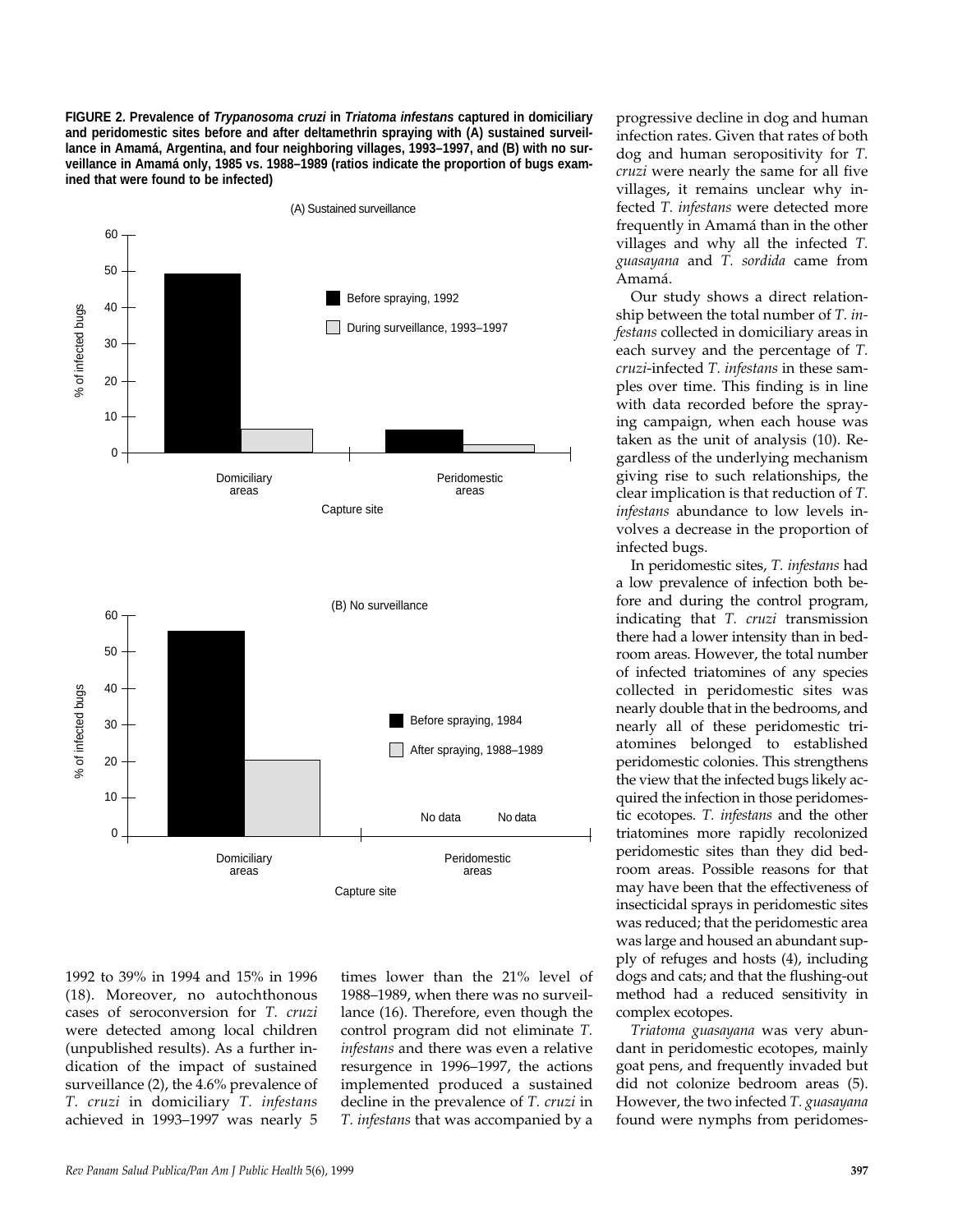tic colonies sited 10–30 m away from bedrooms, which makes it unlikely that they came from other houses or sylvatic ecotopes due to the nymph's presumed limited dispersal capacity. Researchers studying peridomestic ecotopes of the village of Trinidad collected a few adult *T. guasayana* dispersing by flying that were infected with *T. cruzi* (19), but the infections may have originated elsewhere. Similarly, in sylvatic ecotopes in and around Trinidad in 1993, after deltamethrin spraying, the prevalence of *T. cruzi* infection in a mixed sample of *T. guasayana* and *T. sordida*, as determined by microscopic examination of feces, was 0.6% (1/164). That prevalence rose to 10.9% when groups of bugs were examined by polymerase chain reaction (PCR) (20). In our study, microscopic examination of triatomine feces likely underestimated the true bug infection rates. However, according to a paired comparison with PCR (21), this bias might be smaller for *T. infestans* than for other triatomines. In addition, a *T. infestans* found microscopically to be infected with *T. cruzi* was also weakly positive by PCR in a blind examination performed by Dr. Jacqueline Búa of the Dr. Mario Fatala Chabén National Parasitology Institute (unpublished research). *T. guasayana* appeared implicated as a putative secondary vector of *T. cruzi* in domestic and peridomestic sites during the surveillance phase and a potential link between transmission cycles of *T. cruzi* encompassing sylvatic, peridomestic, and domestic ecotopes because of: 1) its infection with *T.*

*cruzi,* 2) frequent invasion of domiciliary areas and attacks on humans and dogs, and 3) its significant association with young native dogs seropositive for *T. cruzi* born during the surveillance period (18). More data are needed to assess the actual infection rates of *T. guasayana*, using enhanced detection procedures and carefully designed sampling programs.

*Triatoma sordida* was the most abundant triatomine in peridomestic areas, where it was strongly associated with trees where chickens roosted. *T. sordida* rarely attacked humans and showed a low rate of domiciliary invasion (5). These characteristics reduce its potential contribution to *T. cruzi* transmission and may explain its low prevalence of infection. Similar results were recorded in northeastern Argentina, where *T. sordida* invaded but did not colonize domiciliary areas and was not infected with *T. cruzi* (22). In Brazil, long-term surveillance data showed very low rates of *T. sordida* domiciliary colonization, and *T. cruzi* infection rates ranging from 1%–4% (9, 23). In certain parts of Bolivia, however, the pattern may be quite different (24).

Our study was initially focused on *T. infestans*. Therefore, we did not collect baseline data to assess the impact of control actions on the prevalence of *T. cruzi* in *T. guasayana* and *T. sordida*. To our knowledge, the present data may be the first of such an extended nature for these species in Argentina.

The peridomestic environment includes key sites to eliminate triatomine infestations and *T. cruzi* transmission. Peridomestic ecotopes: 1) are more easily colonized by triatomines than domiciliary areas, 2) sustain abundant populations of different species of triatomines that invade domiciliary areas and attack humans and domestic animals, and 3) host such important reservoirs of *T. cruzi* as dogs, cats, and rodents. Triatomine control or elimination programs should include combined insecticidal sprays and environmental management measures specifically designed for peridomestic sites.

**Acknowledgments.** This study was supported by grants from the Rockefeller Foundation, New York, to Rockefeller University, New York, for a collaborative research project on modeling transmission dynamics and control of Chagas' disease in Argentina (Ricardo Gürtler, Joel E. Cohen, and Roberto Chuit, principal investigators); from the Fundación Alberto J. Roemmers, Argentina; and from the University of Buenos Aires. We thank Dr. Abel Hurvitz and his staff at the National Chagas Service of Argentina for their active support throughout this study. For their expert assistance during the fieldwork, thanks go to Griseldo Roldán, Isaac Ochoa, Emilio Vigil, Juan Luna, Humberto Pérez, Aníbal Rodríguez, and Mario Arrieta, all of the NCS. Dr. Jacqueline Búa kindly performed PCR assays. Mrs. María Moyano and Mr. Omar Sitatti generously provided field accommodations.

## **REFERENCES**

- 1. Schmunis GA, Zicker F, Moncayo A. Interruption of Chagas' disease transmission through vector elimination. Lancet 1996;348(9035):1171.
- 2. Chuit R, Paulone I, Wisnivesky-Colli C, Bo R, Perez AC, Sosa-Stani S, Segura EL. Results of a first step toward community-based surveillance of transmission of Chagas disease with appropriate technology in rural areas. Am J Trop Med Hyg 1992;46(4):444–450.
- 3. Segura EL, Pérez AC, Yanovsky JF, Andrade J, Martini GJW. Decrease in the prevalence of infection by *Trypanosoma cruzi* (Chagas' dis-

ease) in young men of Argentina. Bull Pan American Health Org 1985;19(3):252–264.

- 4. Cecere MC, Gürtler RE, Canale DM, Chuit R, Cohen JE. The role of the peridomiciliary area in the elimination of *Triatoma infestans* from rural Argentine communities. Pan Am J Publ Health 1997;1(4):273–279.
- 5. Gürtler RE, Cecere MC, Castañera MB, Canale D, Chuit R, Cohen JE. Monitoring house reinfestation by triatomine vectors of Chagas disease: a comparative trial of detection methods during a four-year follow-up. Acta Trop 1999; 72(2):213–234.
- 6. Dias JCP. Chagas disease control in Brazil: which strategy after the attack phase? Ann Soc Belg Med Trop 1991;71(Suppl. 1):75–86.
- 7. Martínez A, Carcavallo RU, Cichero JA. República Argentina. In: Carcavallo RU, Rabinovich JE, Tonn RJ, eds. Factores biológicos y ecológicos en la enfermedad de Chagas, vol. 1. Argentina: Ministerio de Salud y Acción Social; 1985. p. 345–354.
- 8. Wisnivesky-Colli C, Gürtler RE, Solarz ND, Schweigmann NJ, Pietrokovsky SM, Alberti A, Flo J. Dispersive flight and house invasion by *Triatoma guasayana* and *Triatoma sordida* in